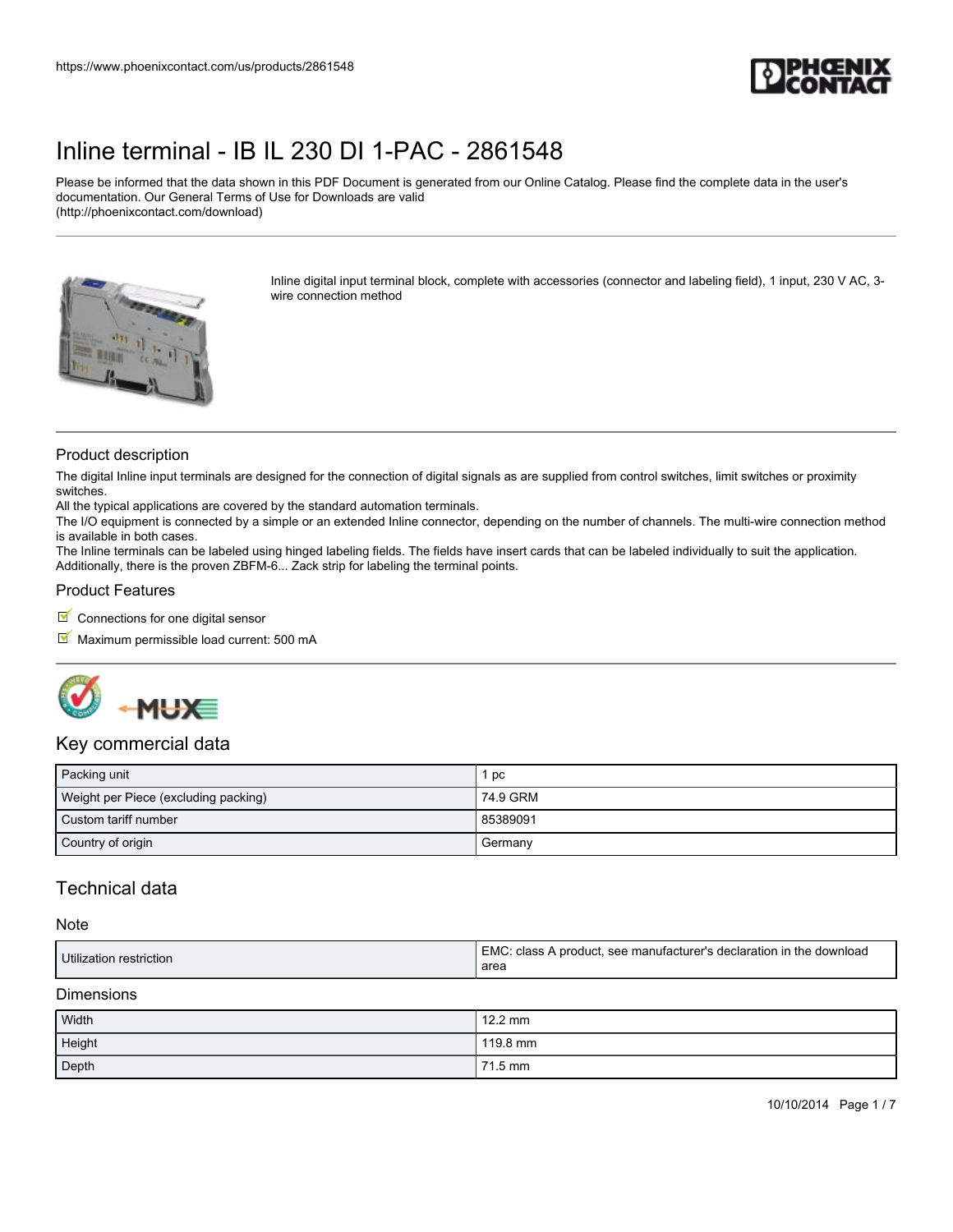

# Technical data

#### Ambient conditions

| Ambient temperature (operation)          | $-25 °C \dots 55 °C$                                                                                                                       |
|------------------------------------------|--------------------------------------------------------------------------------------------------------------------------------------------|
| Ambient temperature (storage/transport)  | $-25$ °C $\dots$ 85 °C $\cdot$                                                                                                             |
| Permissible humidity (operation)         | 75 %  85 % (in the range of -25 $^{\circ}$ C  +55 $^{\circ}$ C, appropriate measures<br>against increased humidity (> 85%) must be taken.) |
| Permissible humidity (storage/transport) | 75 %  85 % (slight temporary condensation may sometimes appear on<br>the housing)                                                          |
| Air pressure (operation)                 | 80 kPa  160 kPa (up to 2000 m above sea level)                                                                                             |
| Air pressure (storage/transport)         | 70 kPa  106 kPa (up to 3000 m above sea level)                                                                                             |
| Degree of protection                     | IP20                                                                                                                                       |

#### **General**

| Weight                        | 39 <sub>g</sub>                                                                   |
|-------------------------------|-----------------------------------------------------------------------------------|
| Note on weight specifications | Without plug                                                                      |
| Mounting type                 | DIN rail                                                                          |
| <b>Protection class</b>       | I, IEC 61140, EN 61140, VDE 0140-1                                                |
| <b>Test section</b>           | 5 V supply, incoming remote bus/7.5 V supply (bus logics) 500 V AC 50 Hz<br>1 min |
|                               | 5 V supply, outgoing remote bus/7.5 V supply (bus logics) 500 V AC 50 Hz<br>1 min |
|                               | 7.5 V supply (bus logics) / I/O area 2500 V AC 50 Hz 1 min                        |
|                               | Routine test 1200 V AC 50 Hz 1 min                                                |

## Interfaces

| Designation        | Inline local bus   |
|--------------------|--------------------|
| Connection method  | Inline data jumper |
| Transmission speed | 500 kBit/s         |

### Power supply for module electronics

| Supply voltage         | 230 V AC (via voltage jumper)   |
|------------------------|---------------------------------|
| Supply voltage range   | 12 V AC  253 V AC               |
| Communications power U | 7.5 V (via voltage jumper)      |
| Current consumption    | max. 30 mA (from the local bus) |

### Inline potentials

| Communications power UL        | 7.5 V       |
|--------------------------------|-------------|
| Current consumption from $U_L$ | max. 30 mA  |
| Main circuit supply $U_M$      | 230 V AC    |
| Current consumption from $U_M$ | max. 0.25 A |

## Digital inputs

| Input name | ' inputs<br>Jidital |
|------------|---------------------|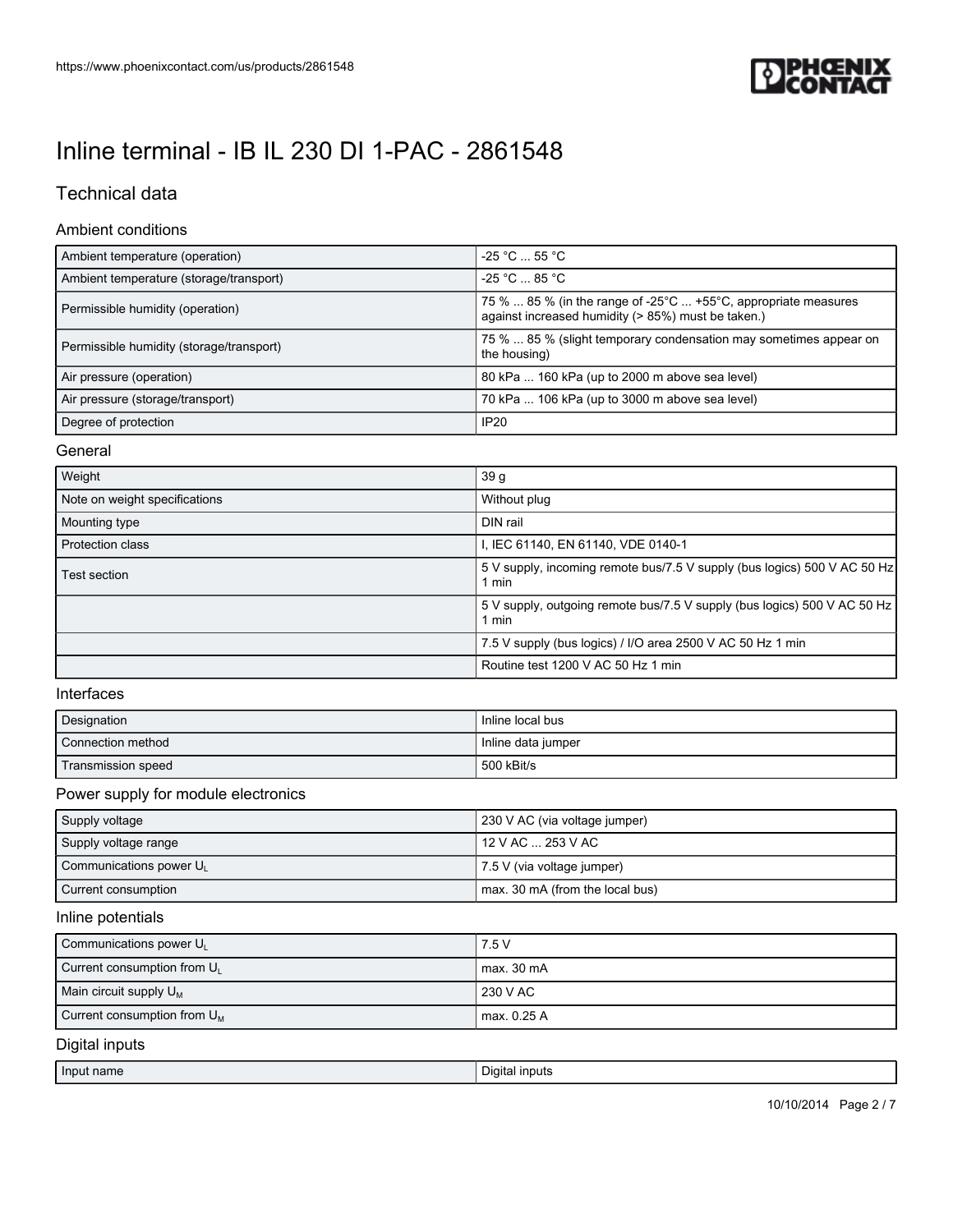

## Technical data

### Digital inputs

| l Connection method            | Spring-cage connection        |
|--------------------------------|-------------------------------|
|                                | 2. 3-wire                     |
| Number of inputs               | 1 (EN 61131-2 type 1)         |
| Input voltage                  | 230 V AC (via voltage jumper) |
| Input voltage range "0" signal | $0 \vee AC \dots 40 \vee AC$  |
| Input voltage range "1" signal | 164 V AC  253 V AC            |

## **Classifications**

## eCl@ss

| eCl@ss 4.0 | 27250302 |
|------------|----------|
| eCl@ss 4.1 | 27250302 |
| eCl@ss 5.0 | 27250302 |
| eCl@ss 5.1 | 27242604 |
| eCl@ss 6.0 | 27242604 |
| eCl@ss 7.0 | 27242604 |
| eCl@ss 8.0 | 27242604 |

### ETIM

| ETIM 2.0        | EC001430 |
|-----------------|----------|
| ETIM 3.0        | EC001599 |
| ETIM 4.0        | EC001599 |
| <b>ETIM 5.0</b> | EC001599 |

### UNSPSC

| <b>UNSPSC 6.01</b>   | 43172015 |
|----------------------|----------|
| <b>UNSPSC 7.0901</b> | 43201404 |
| UNSPSC 11            | 43172015 |
| <b>UNSPSC 12.01</b>  | 43201404 |
| UNSPSC 13.2          | 43201404 |

## Approvals

Approvals

#### Approvals

UL Recognized / cUL Recognized / GOST / UL Recognized / cUL Recognized / GOST / cULus Recognized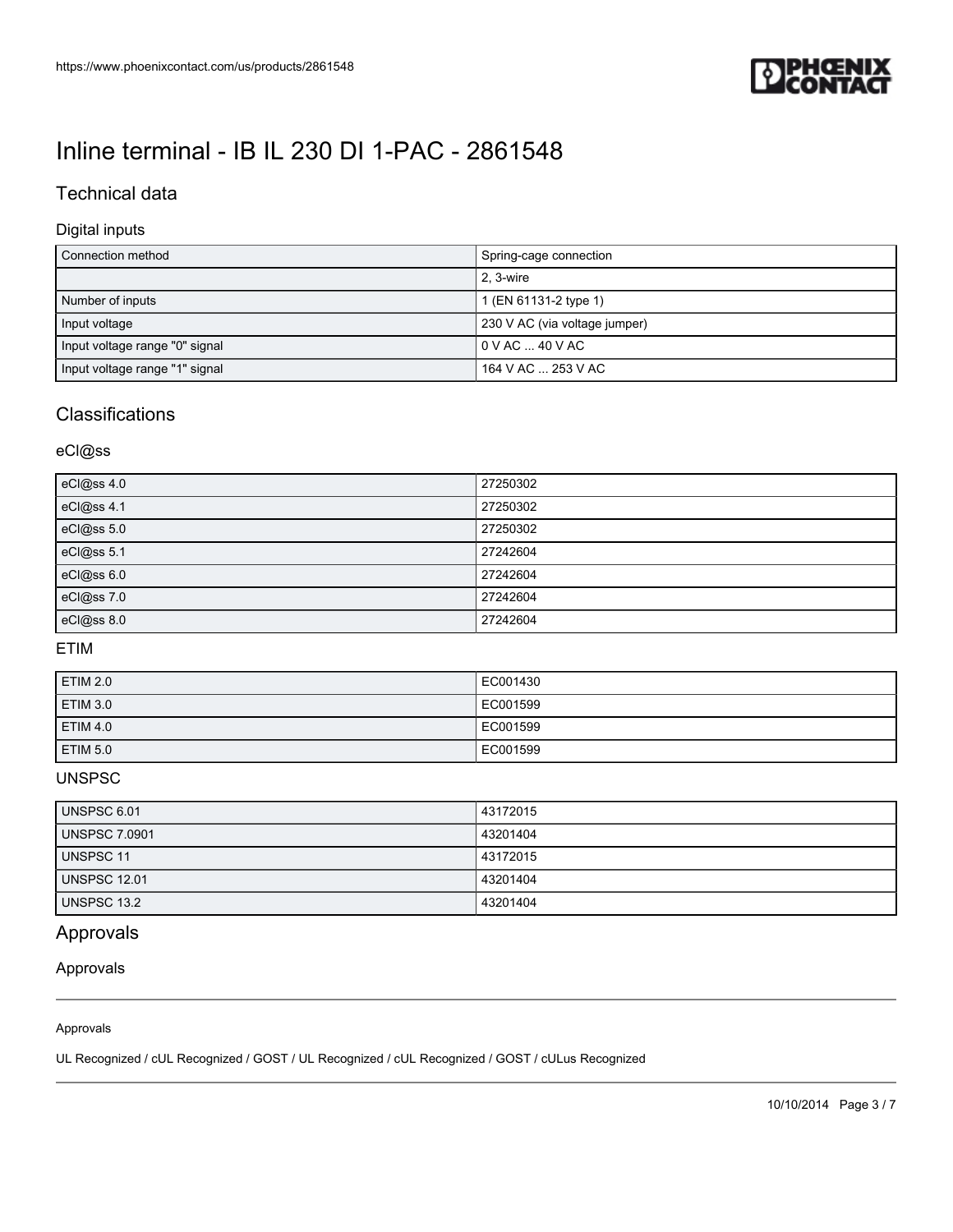

Approvals

Ex Approvals

Approvals submitted

Approval details

UL Recognized **W** 

cUL Recognized **N** 

GOST<sup>P</sup>

UL Recognized **W** 

cUL Recognized

GOST<sup>P</sup>

cULus Recognized on **What** 

**Accessories** 

Accessories

Labeling panel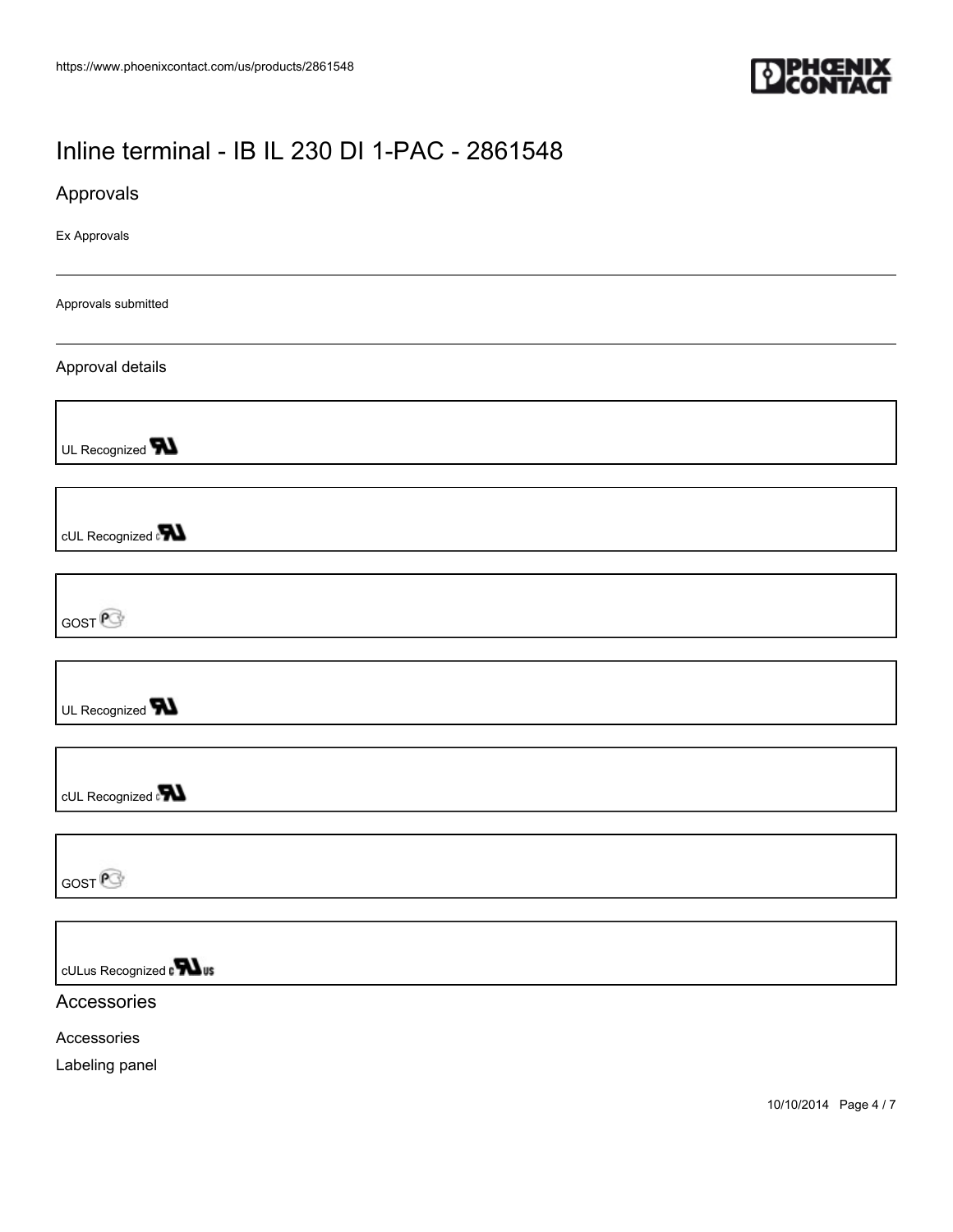

## Accessories

[Labeling field - IB IL FIELD 2 - 2727501](https://www.phoenixcontact.com/us/products/2727501)

Labeling field, width: 12.2 mm



Plug

[Inline connector - IB IL SCN-8-AC-ICP - 2740261](https://www.phoenixcontact.com/us/products/2740261)



Plug, colored identification, for digital 1, -2 or 8-channel Inline input terminal blocks with AC voltage

Terminal marking

[Insert strip - ESL 62X10 - 0809492](https://www.phoenixcontact.com/us/products/0809492)



Insert strip, Sheet, white, unlabeled, can be labeled with: Office printing systems, Plotter: Laser printer, Mounting type: Insert, Lettering field: 62 x 10 mm  $1.1$  2.1  $\mu$  2.1  $\mu$  2.1  $\mu$  2.1  $\mu$  2.1  $\mu$  2.1  $\mu$  2.1  $\mu$  3.1  $\mu$  3.1  $\mu$  5.1  $\mu$  5.1  $\mu$  5.1  $\mu$  5.1  $\mu$  5.1  $\mu$  5.1  $\mu$  5.1  $\mu$  5.1  $\mu$  5.1  $\mu$  5.1  $\mu$  5.1  $\mu$  5.1  $\mu$  5.1  $\mu$  5.1  $\mu$  5.1  $\mu$ 

## Drawings

Connection diagram



Dimensioned drawing

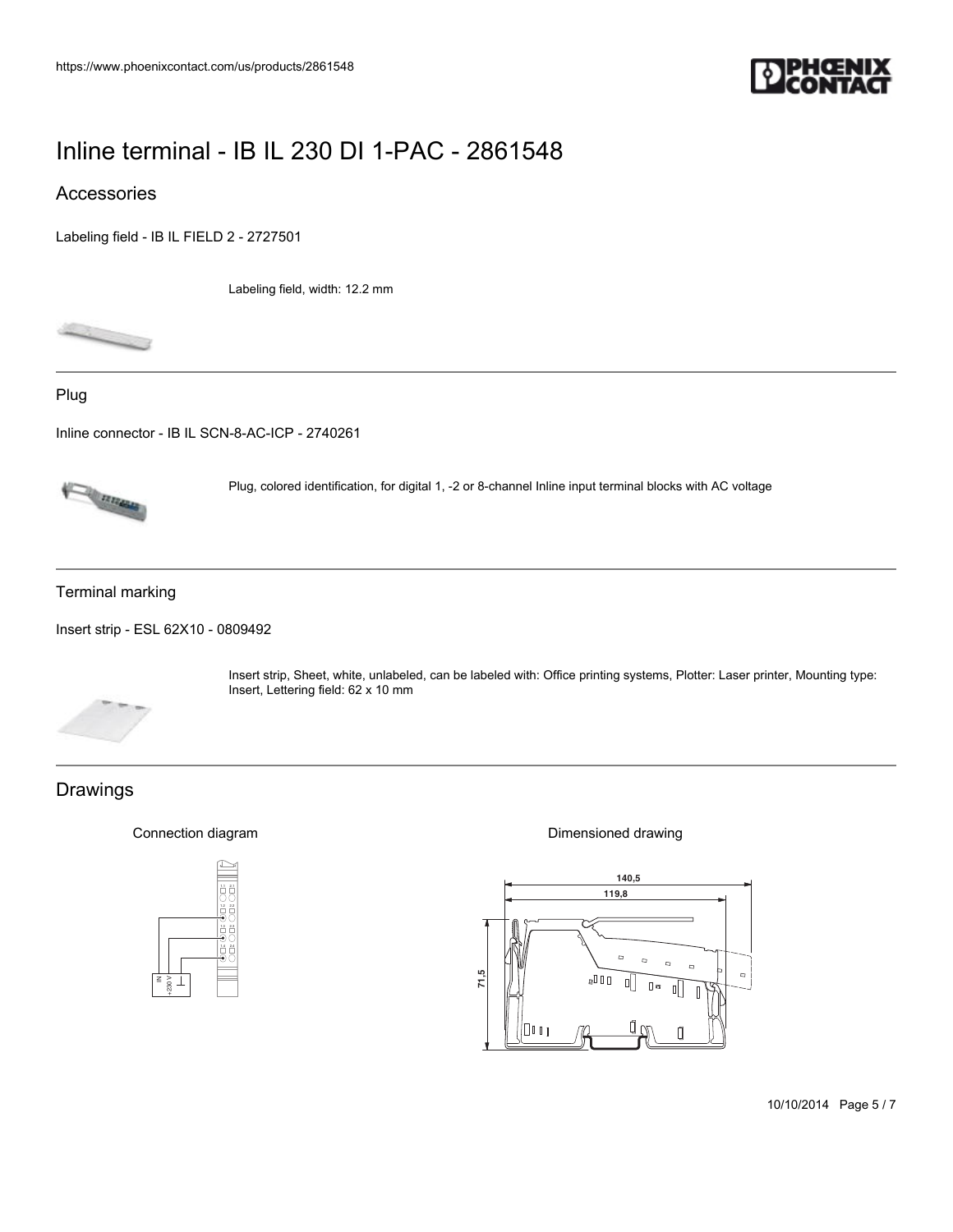



10/10/2014 Page 6 / 7